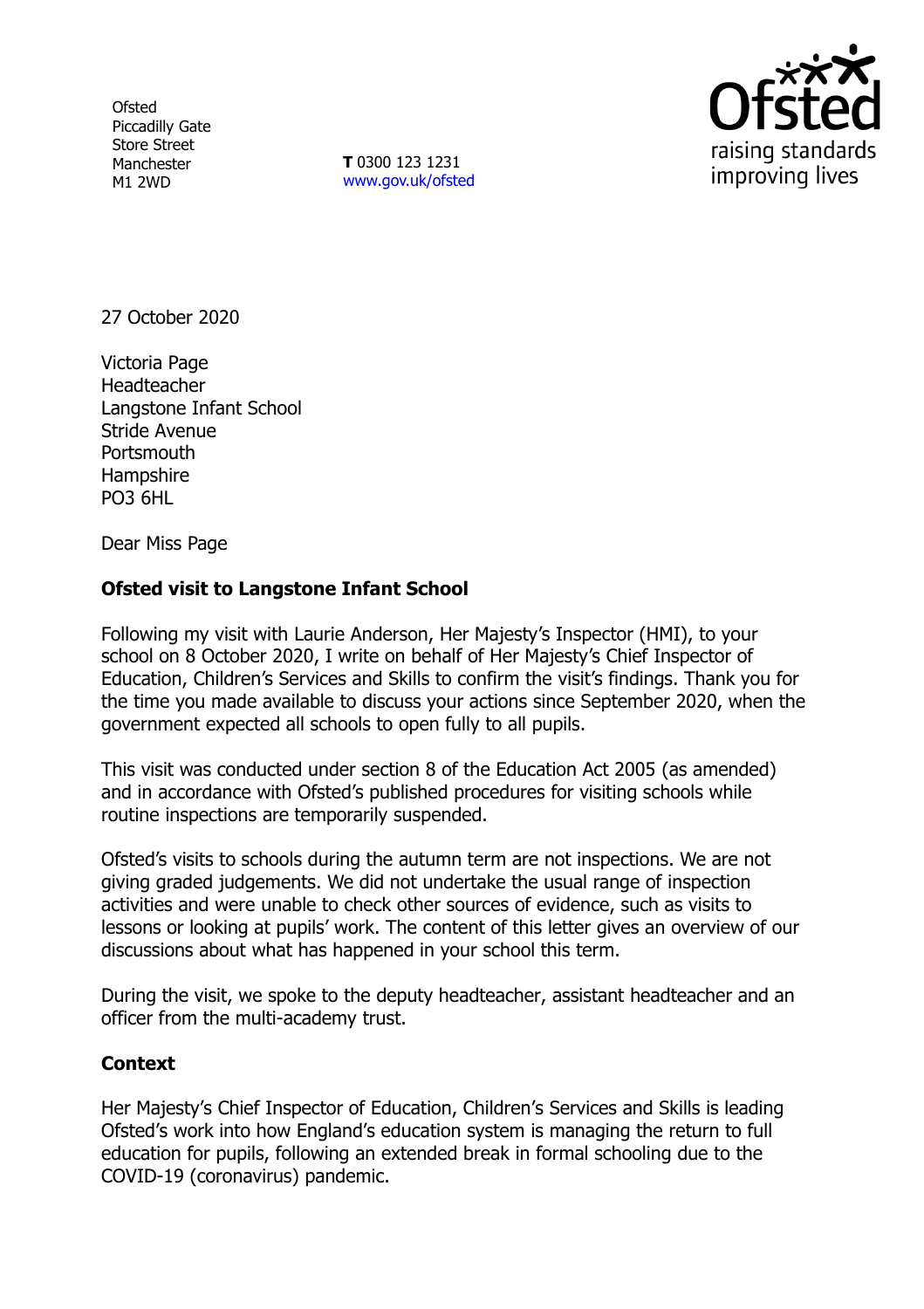

In undertaking this focused work, HMI are visiting a broad range of schools. HMI will visit a sample of:

- approximately 1,200 schools across all Ofsted grades (outstanding, good, requires improvement and inadequate)
- maintained schools, academies and free schools, special schools and centres of alternative provision, including those in cities, and coastal, town or rural communities.

The information from this visit will feed into Ofsted's national reporting so that the insights can be shared with the government and the education sector. We did not find any significant concerns during the visit. In such a case, an inspection report would be published on our website and available to parents and carers.

We did not consider your response to COVID-19 during the spring and summer terms 2020, when the school was not open to all pupils.

## **From this visit, inspectors noted that:**

- The school reopened on 7 September 2020 to all pupils in Years 1 and 2. Children in Reception started their usual induction period on this date, attending full time from 21 September.
- Attendance is higher than usual for this time of the year.
- Leaders have temporarily removed music and some parts of design and technology from the curriculum. The intention is to begin teaching these subjects again in the summer term. Leaders have given additional curriculum time to science as pupils did not learn several key scientific concepts while the school was only open to some pupils.
- Staff have initially assessed pupils' knowledge in reading and mathematics. Leaders plan to check pupils' knowledge in other curriculum subjects at regular points over the year and to adapt their plans to include any knowledge that pupils have forgotten.
- Leaders are pleased that many pupils have remembered what they learned in phonics and are reading with confidence. Staff have recapped some of the trickier sounds and spellings to help pupils to read and write a wider range of words. Staff are reading aloud more often to broaden pupils' vocabulary.
- In mathematics, some pupils are struggling to recall the basics of calculation and counting. Teachers are recapping key knowledge by teaching pupils to link written numbers and the values that they represent.
- $\blacksquare$  If pupils need to isolate, or in the event of the school closing to most pupils, staff will provide pupils with packs of work to complete at home and will